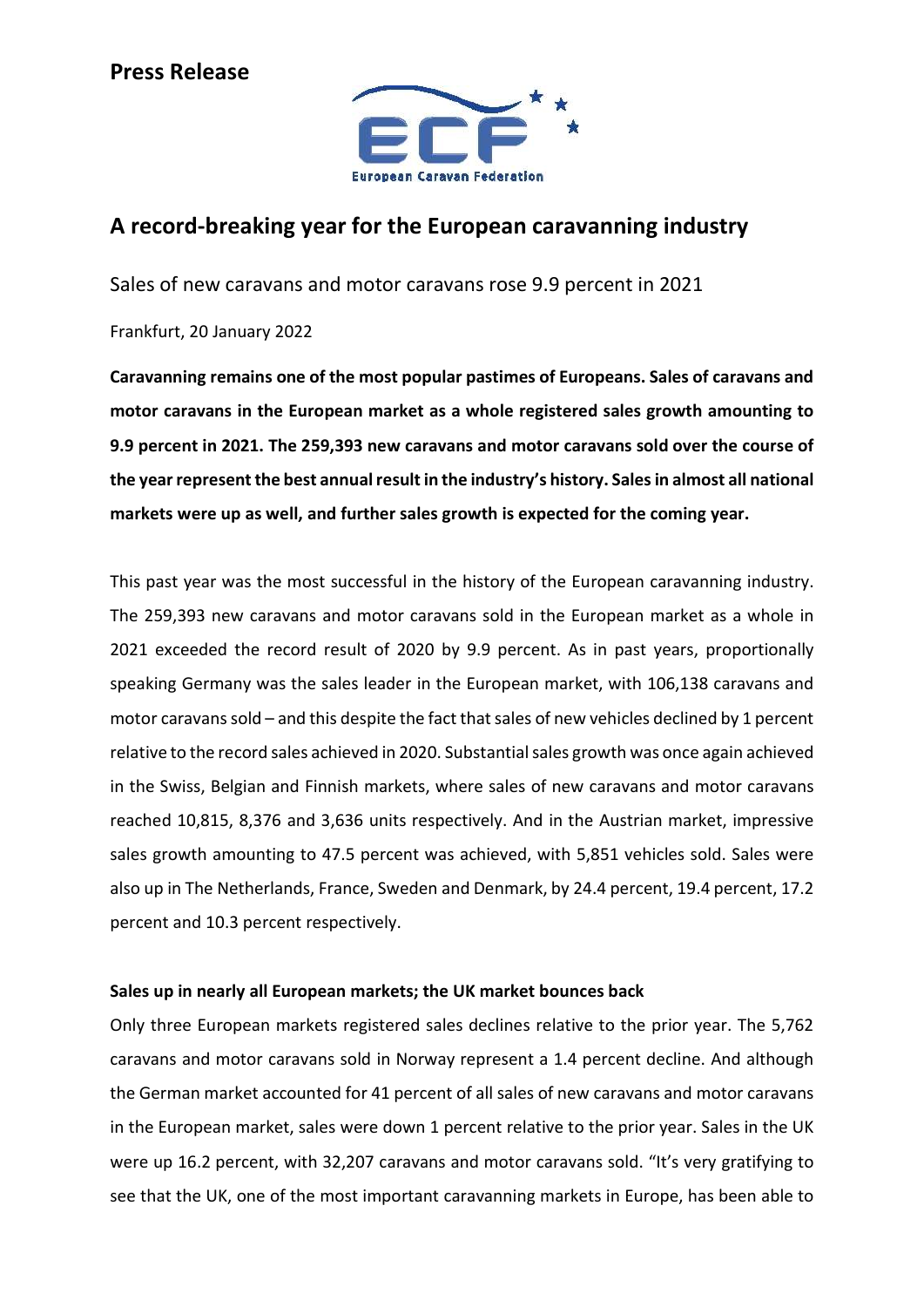bounce back from the adverse effects of Brexit and has gotten back on track with a doubledigit sales increase," said Jost Krüger, General Secretary of the European Caravan Federation (ECF).

### Record sales of new motor caravans

Apart from Norway and Portugal, where sales of new motor caravans were down by 9 percent and 12.6 percent respectively, sales of new motor caravans rose throughout Europe, and in a number of markets in the double digits. Overall, sales of new motor caravans rose by 13.2 percent in Europe, to 181,299 vehicles – an all-time high. This is the fifth consecutive year in which the previous year's sales record for motor caravans was topped; and overall, sales of these vehicles have more than doubled since 2010. This achievement is mainly attributable to the numerous sales records that were broken in the various European markets. The most robust growth rate for the sale of new motor caravans in the European market was registered in Austria, with 58 percent sales growth and sales of 4,691 motor caravans. Slovenia was the runner up in this regard, with 35.7 percent sales growth and 422 motor caravans sold; Finland in third place with 32.8 percent sales growth and 2,634 motor caravans sold; followed by Switzerland with 26.3 percent sales growth and 8,498 motor caravans sold; and Sweden with 26.3 percent sales growth and 5,066 motor caravans sold. Particularly gratifying in this regard is the sales growth achieved in 2021 in France and the UK, Europe's second and third largest markets respectively. In the French market, sales were up 23.5 percent with 30,822 new motor caravans sold, and in the UK sales rose by 12.3 percent, with 14,160 new motor caravans sold. As in the past, Germany is by far the largest market for new motor caravans, with sales growth of 4.3 percent and 81,20 vehicles sold in 2021.

#### Demand for caravans in Europe continues to rise

Growing demand for caravans in the European market was reflected, in 2021, by substantial sales growth – although in terms of numerical tallies, not quite as robust as for motor caravans. A total of 78,094 new caravans was sold in the European market in 2021. In this sector as well, Germany was the sales leader, with 24,718 new caravans sold – which,